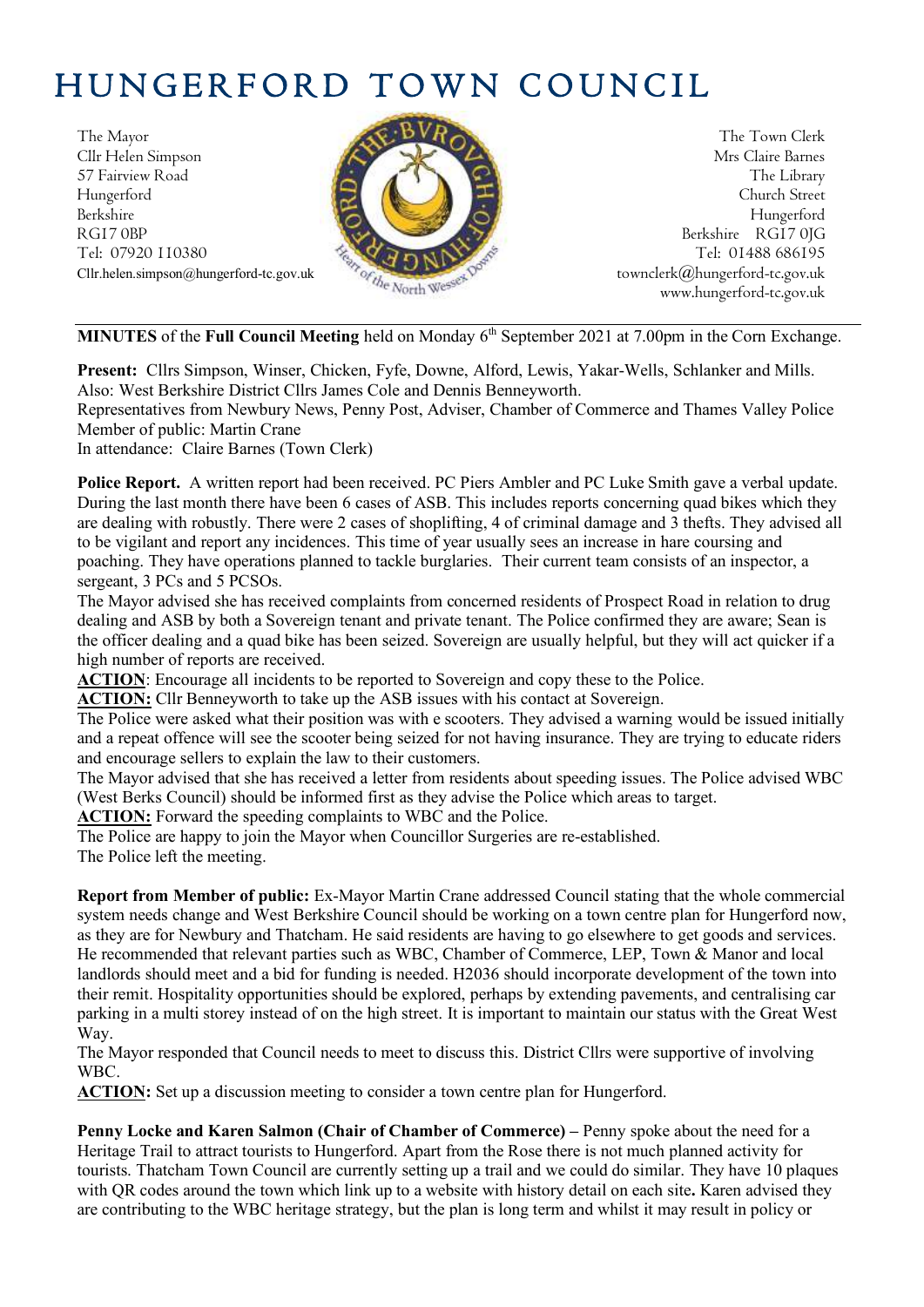funding in the future, WBC has advised we should proceed with our ideas now. The Chamber would love to be involved.

The Council had a show of hands which unanimously supported the idea of a Heritage Trail. **ACTION:** In order to proceed a rough business plan would be required or an application on The Good Exchange. It was noted that HTC has a Tourism budget available.

**FC202100137 Note apologies for absence** – Councillors Shatford and Knight.

**FC202100138 Declarations of interest** – None

.

**FC202100139 Approval of Minutes of the meeting of the Extra Full Council of 2 nd August 2021 Proposed:** Cllr Simpson **Seconded:** Cllr Downe **Resolution:** To approve the minutes of  $2<sup>nd</sup>$  August 2021 as a true record. 2 abstentions. **Outcome of actions:** No actions

#### **FC202100140 Receive Mayor's Report** – The report had been circulated **(see attached).**

The Mayor added that she had responded to complaints about the cull and so had the Clerk. All the business owners she had met have been in support of the cull. Some dead pigeons had not been removed and the contractor has been asked to do this.

The Mayor also advised she and her Deputy had met with local kids at the skate park to hear about the improvements they would like to see.

**FC202100141 Receive District Councillor's Reports –** The report should follow in writing soon. DC James Cole mentioned some of the main issues that have arisen recently including an arson attack on Newbury Football clubhouse, travellers at Thatcham, meeting with the new Thames Valley Crime Commissioner Matt Barber, Laura Farris MP's visit to Hungerford and the appointment of the new WBC chief executive. WBC are working on a Flood Risk Strategy and have helped businesses with a Welcome Back Fund (such as Jade Interiors who ran a maker's market with their share). The Queen Ann building in the High St is on the radar of the Public Protection Partnership following the slipped tile and dilapidation concerns. Enforcement are addressing the issue of an unattended residential property which is in a poor state of repair, following complaints from residents. Cllr Downe asked how long the pause will be in the production of the WBC Local Plan following the change to the NPPF. This is unknown but DC Cole said it shouldn't affect Hungerford 2036's NDP.

Ideally a team of 4 is needed in Hungerford to join the WBC conservation team. Cllr Fyfe previously volunteered but had not heard further. **ACTION:** DC Cole to follow up and chase Town & Manor for a volunteer.

- **FC202100142 WBC's Environment Strategy Delivery Plan – HTC's involvement –** Cllr Downe advised Jon Winstanley is feeding back on HTC' s requests concerning Electric Vehicle Charging points ahead of our next Highways & Transport meeting.
- **FC202100143 Health & Safety Any complaints or concerns, including Impact of Coronavirus** Refer to the Police and Mayor's report.
- **FC202100144 Hungerford 2036 Receive a report from the Project Team – See attached report.** Cllr Downe pointed out the next event is this weekend and more public feedback is needed. Approx. 150 to 200 replies have been received so far which need to be analysed.
- **FC202100145 Receive Committee reports (no more than 3 minutes per report)** F&GP, R&A and H&T reports have been circulated. **See attached**. The Mayor added that along with her Deputy she has carried out health and safety checks of five sites. The play parks are being very well used and look smart. When asked the kids in the skate park helped to pick up the litter dropped and thanks were expressed to the parents that helped clear up the broken glass and barbecue remains left behind at Smitham Bridge Play Park.

Knight Frank are carrying out a litter pick on  $9<sup>th</sup>$  September and are welcome to use HTC's equipment. It was suggested they may wish to join up with Smarten Up Hungerford. Cllrs decided not to hold an HTC litter pick.

Cllr Fyfe advised permission was granted at the Western Area Planning meeting for the development at Eddington Mill despite a footpath being obstructed without an application for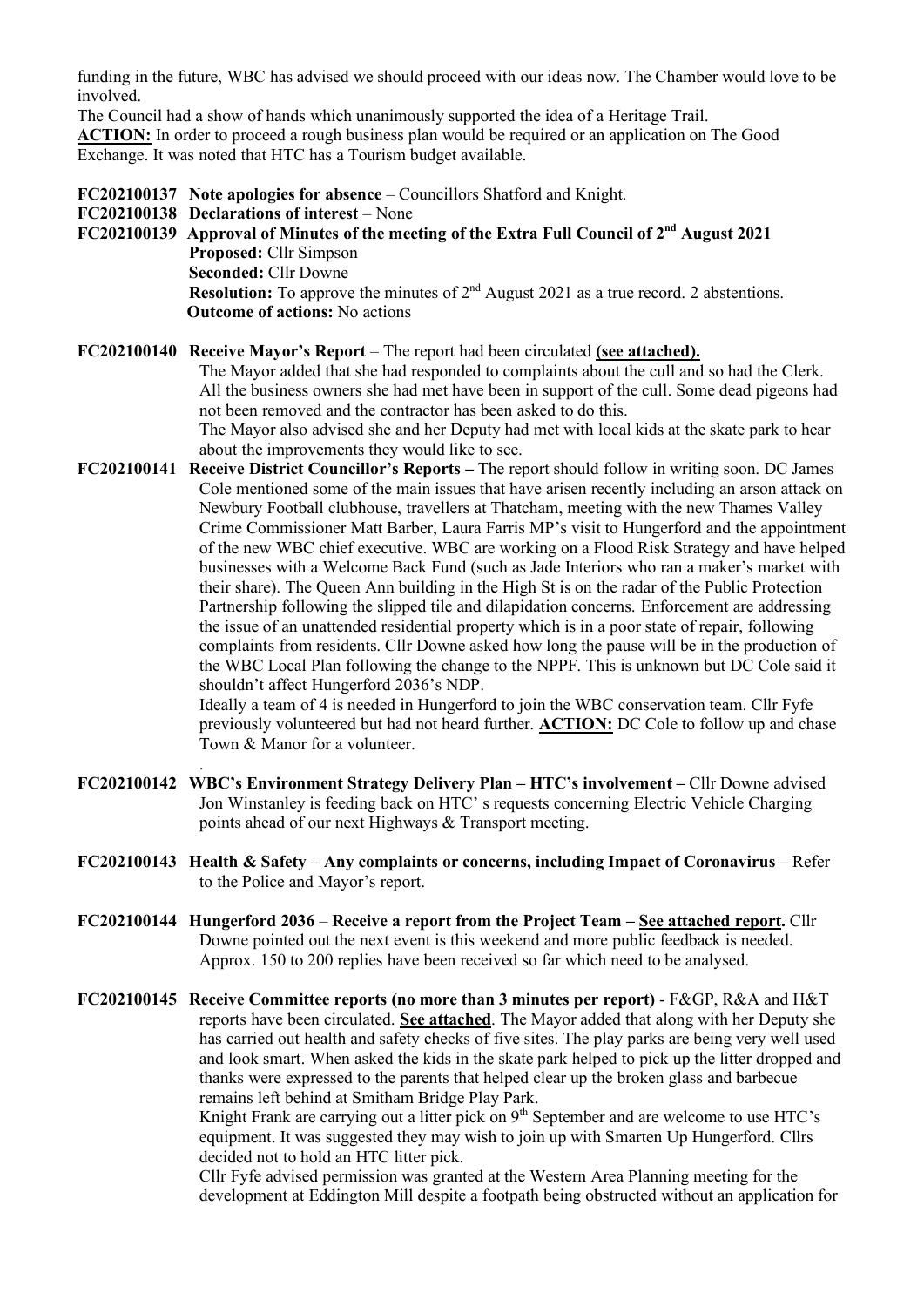redirection. There are grounds for it to be restored or legally diverted. WBC's public rights of way officer did not pick this up. **ACTION:** Follow up at next E&P meeting.

| FC202100146 Propose authorisation of payment run (circulated with copies of invoices) for August<br>Proposed: Cllr Winser |
|---------------------------------------------------------------------------------------------------------------------------|
| Seconded: Cllr Simpson                                                                                                    |
| <b>Resolution:</b> Agree cheque run for August totalling £24,850.43                                                       |
| FC202100147 Propose year to date accounts – refer to circulated Income/Expenditure Report.                                |
| <b>Proposed:</b> Cllr Winser                                                                                              |
| Seconded: Cllr Simpson                                                                                                    |
| <b>Resolution:</b> Agree accounts with positive variance of £1568                                                         |
| FC202100148 Note response from PKF Littlejohn LLP (Auditors) following External Auditor report                            |
| (circulated) – Report was noted, and thanks expressed to the previous and current RFO for a                               |
| perfect report with no matters detected.                                                                                  |
| FC202100149 Propose increased CCTV coverage as detailed - Refer to report attached. Reason for increase                   |
| in coverage is to protect HTC assets and to assist Police.                                                                |
| Proposed: Cllr Simpson                                                                                                    |
| <b>Seconded: Cllr Winser</b>                                                                                              |
| <b>Resolution:</b> To proceed with options a,b and c in the report (including the option for 64                           |
| channels), cost totalling £6688.66, to come from EMR and CIL money. One against, two                                      |
| abstentions, rest in favour.                                                                                              |
| <b>ACTION:</b> Instruct contractor.                                                                                       |
|                                                                                                                           |

**FC202100150 Receive update on progress with Croft Field improvement project – See attached report. ACTION:** Add item to F&GP agenda. It was queried who will be responsible for answering the architect's queries. This will be a decision of the committee and a thorough understanding of these points will be acquired from an explanation and question session next week with the architect. All councillors are welcome to put forward questions or attend the F&GP meeting.

#### **FC202100151 Christmas lights installation/removal tender invitation (refer to Part 2)**

- **Discuss options (part 2) –** Public and press left so a discussion could take place.
- **Propose acceptance of contract –** Deferred pending further information.
- **ACTION:** Add to F&GP agenda.

#### **FC202100152 Any other Reports (3 minutes each) not to include any proposals** – None

# **PART 2**

#### Confidential

The public and press may be excluded from the meeting on the grounds that publicity might be prejudicial to the public interest as per the Public Bodies (Admissions to Meetings) Act 1960.

- **FC202100153 CIL Expenditure/allocation – Receive letter from B Howells** Unanimous support was expressed for the concept of improving the skate park and creating a Pump track using CIL money. It was suggested a working party is brought together to pursue the project and see if British Cycling may offer some external funding. **ACTION:** Add to R&A agenda.
- **FC202100154 Triangle Field Management Agreement – Receive update –** Knight Frank were appointed to produce a scaled map. This will accompany the amended Heads of Terms and letter that our Solicitor is sending.
- **FC202100155 Leisure Strategy update –** A reply is awaited from the asset management team at WBC**.**
- **FC202100156 Heritage Strategy update –** Discussed in part 1.
- **FC202100157 Succession Planning – ACTION:** Add to F&GP agenda part 2.

Meeting closed 9.10pm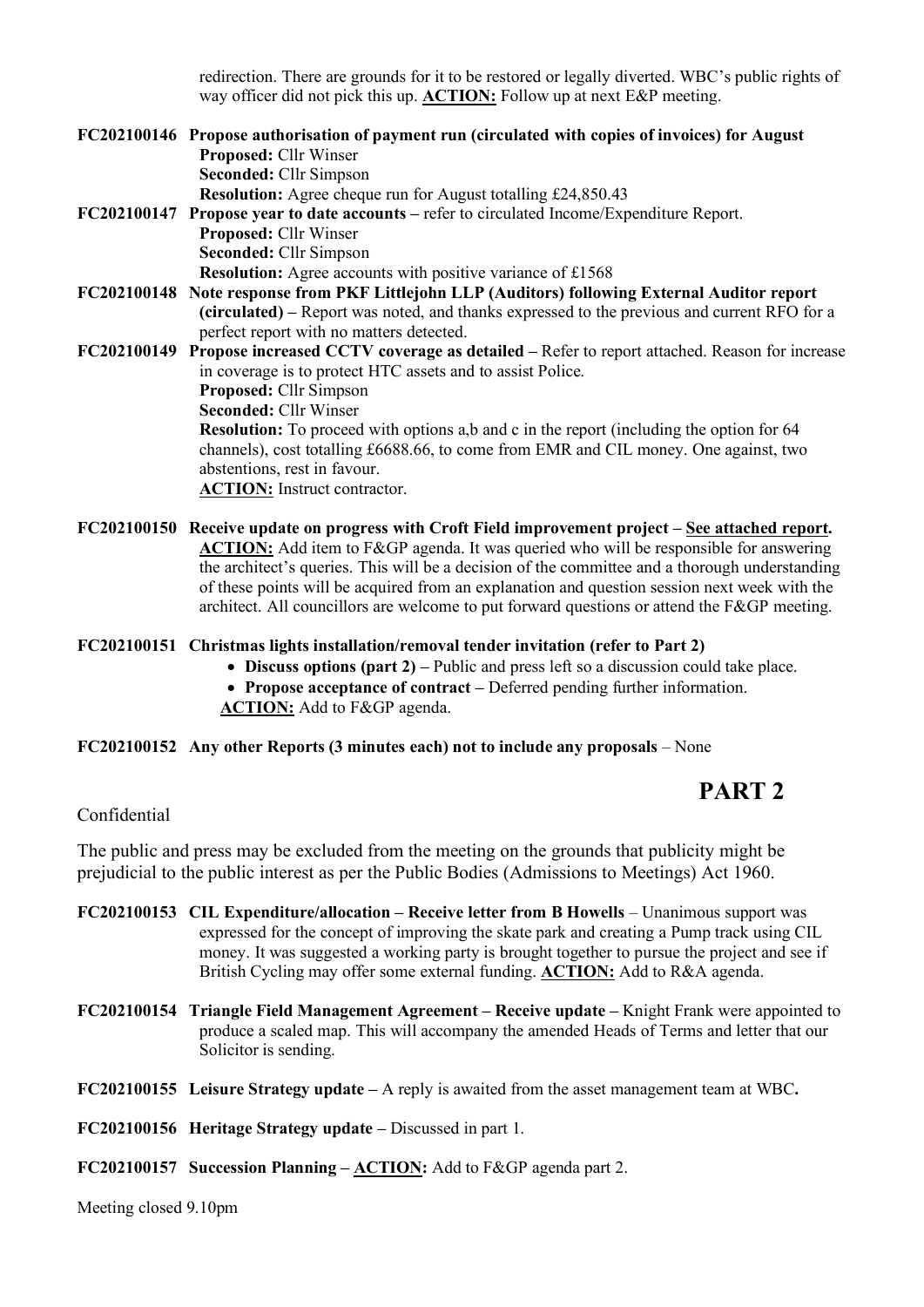# **HTC UPDATE SEPTEMBER 2021**

# **Police Report**

During the last month there has been 4 reports of Anti-social behaviour in the town. 2 reported shopliftings and 4 reports of criminal damage.

There have also been four reports of theft. One of these being a theft from vehicle and one a theft of push bike.

The current set up of the team is 1 x Inspector, 1 x Sergeant, 3x Police Constables and 5 x PCSOs to cover the Hungerford and Downlands area.

The team are contactable by email but this should not be used in an emergency or for reporting crime as it is not monitored 24/7. The email address is below – [HungerfordandDownlandsNHPT@thamesvalley.pnn.police.uk](mailto:HungerfordandDownlandsNHPT@thamesvalley.pnn.police.uk)

If you have any community events for which you would like representation from your local NHPT, please contact us via the above email address. While we cannot guarantee we will always be able to attend, we will make every effort to do so.

Please encourage local people to sign up for Thames Valley Alert. As well as local crime information, you can receive details of the latest scams. You can follow us on Twitter @TVP\_WestBerks and on Facebook at TVP West Berkshire.

And finally a plea to keep reporting incidents to us via 101, the TVP website [\(www.thamesvalley.police.uk\)](http://www.thamesvalley.police.uk/) or 999, in an emergency.

We sometimes find that news travels fast round a community but if no one tells us, we don't know about it.

#### **Mayors report August 2021**

I hope you've all had an enjoyable summer break.

#### **Police**

I was invited to attend a meeting with Matt Barber (Police & Crime Commissioner (Thames Valley) alongside district Cllr's Claire Rowles and James Cole. This meeting was held to welcome Matt to Hungerford and we discussed many local concerns. The County lines drug scene continues to be a concern in the Thames Valley.

I shared some community concerns around speeding vehicles through the town and also CCTV. Matt shared some of his own areas of focus and we agreed to keep in regular contact.

# **Hungerford Theatre Company**

Deputy Mayor Claire Winser alongside husband John and I, attended the production of The Three Musketeers in the car park of the triangle field.

Wow! The performance was simply outstanding, hilariously funny, such a treat. We all had a really lovely evening and laughed all the way through. We would like to say a huge thank you for the kind invitation and to forward our congratulations to the whole company. Superb show! Well done all.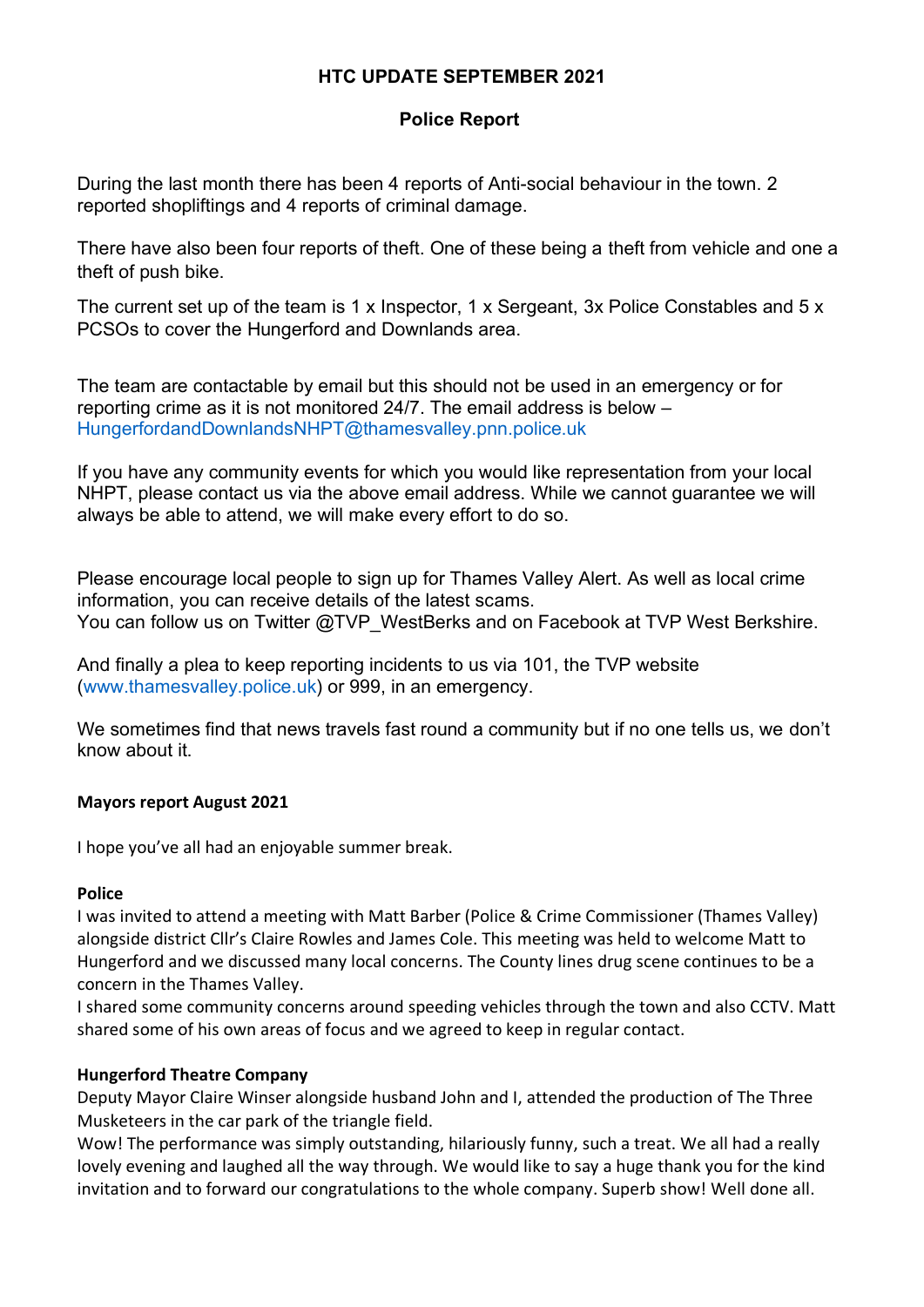# **Cricket Club**

Claire and I also attended the cricket club celebrations to recognise Roger Beards incredible 60yrs of service to the club. Roger was commended for his selfless volunteer efforts over six decades. In Rogers usual style, he delivered a heartfelt speech giving thanks to the cricket team and the many volunteers who help to ensure the future success of the club.

Roger was surprised but extremely thrilled when the chairman announced to the audience, that Rogers service and commitment to the club was being recognised by renaming the pavilion, now Hungerford Cricket Clubs, Roger Beard Pavilion. Claire and I really enjoyed the afternoon. Hungerford Town Council send our very best wishes to Roger and Jean. Huge congratulations!

# **Pigeons**

I wasn't going to mention this in my report, but I never like to shy away from difficult topics. HTC received a handful of emails which have been fairly unpleasant in nature regarding the recent cull of the town's pigeons. I know the local press has also been sent copies.

HTC has received a much greater number of communications from our community thanking the council for taking action. I have received positive comments whilst attending recent civic events. If a resident slips on guano, breaking a bone, or a visitor to Hungerford slips on guano, requiring assistance and a change of clothes from a local charity shop, or an historic building faces a bill of £50k for damage repairs which was caused by guano and nest materials, HTC needed to address the concerns being raised by Hungerford residents and landlords.

# **Highways and Transport Report September Full Council**

The last committee meeting was held on  $26<sup>th</sup>$  July meeting, with the next meeting scheduled for  $27<sup>th</sup>$ September. Since the last meeting the following updates can be reported as follows:

Hungerford in Bloom presentation awards event will take place on Saturday 18<sup>th</sup> September (starting at 10.30pm) at the Croft Activity Centre.

A request to Network rail to add extra spikes (to prevent pigeons nesting) to the Hungerford Railway Bridge , crossing the High St has been turned down due to limited funding.

Christmas lights tendering closed on 27<sup>th</sup> August only a few companies have submitted bids. The tenders will be reviewed shortly.

The reworks to the A338 roundabout outside Lancaster Park is expected to start on 6<sup>th</sup> September with works taking approx. 6 weeks.

Keith Knight

# **Recreation & Amenities report September 2021**

# **Triangle field**

A lease agreement is nearing completion between HTC and HRFC. Heads of Terms have been drawn by our solicitor and following some amendments these will be sent back to HRFC's solicitor.

# **Health & Safety**

Cllr's have agreed to restart health & safety walk-a-rounds of HTC assets. These help to bolster the checks already in place and give Cllr's an opportunity to get to know the town's assets and discuss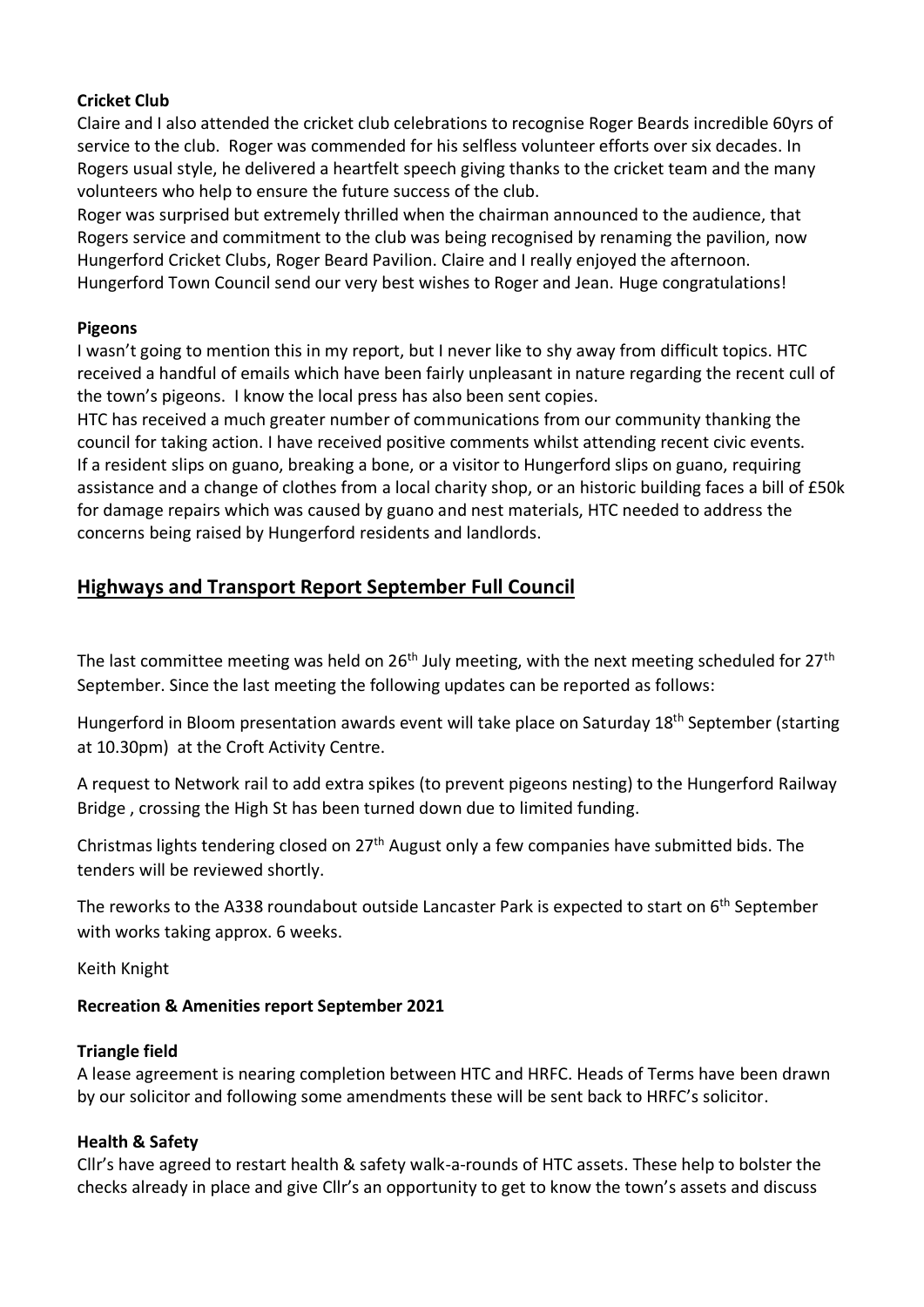any concerns following the inspection within committee. Actions (deemed urgent) from these inspections are addressed immediately. HTC's maintenance employee also attends which helps communication through the team.

## **Playparks**

Several pieces of equipment have been improved with new wet pour surfaces. Equipment is being addressed as the wet pour starts to shrink from the original edges. The new surfaces will not have edges meaning they won't shrink in the future and be longer wearing.

## **St Saviours**

Part of the wall in St Saviours which was damaged from a tree root has been rebuilt following the removal of the tree which had ash die back. I was really pleased with the outcome of the build.

## **Bench Policy**

HTC has now adopted a bench policy. This will help with a uniform approach when we receive requests for memorial benches on HTC managed land.

## **Trees**

Bracket fungus on a couple of trees required HTC to contract in the arboriculturist. No further action was required, HTC will continue to monitor.

## **Croft Field**

HTC's planning application for renovations to the croft field are currently with WBC. HTC is really looking forward to realising improvements to this community asset.

Cllr Helen Simpson Chair of Recreation and Amenities

#### **FINANCE & GENERAL PURPOSES REPORT FOR FULL COUNCIL MEETING ON 6 TH SEPTEMBER 2021**

#### **MONTH 5: AUGUST 2021 INCOME & EXPENDITURE REPORT**

#### **101 FINANCE:**

£153,345 Annual Precept (50%) has been received to date.

#### **102 ADMINISTRATION:**

Net Income over Expenditure £193 below Budget.

#### **103 GRANTS & DONATIONS:**

Net Expenditure overbudget by £3,396 due to the payment of the Hungerford Library Grant this month. Majority of HTC Grants awarded in first quarter, leaving Year to Date figure of £2,656 remaining to be allocated.

#### **104 POOL HOUSE:**

Net Income is £178 above budget as repayment of last year's overdue rent, £175 still outstanding.

#### **105 CONTINGENCY:**

£850 expenditure for Surveyor's fees to carry out scaled plan of the Triangle Field. £6,650 remaining budget available.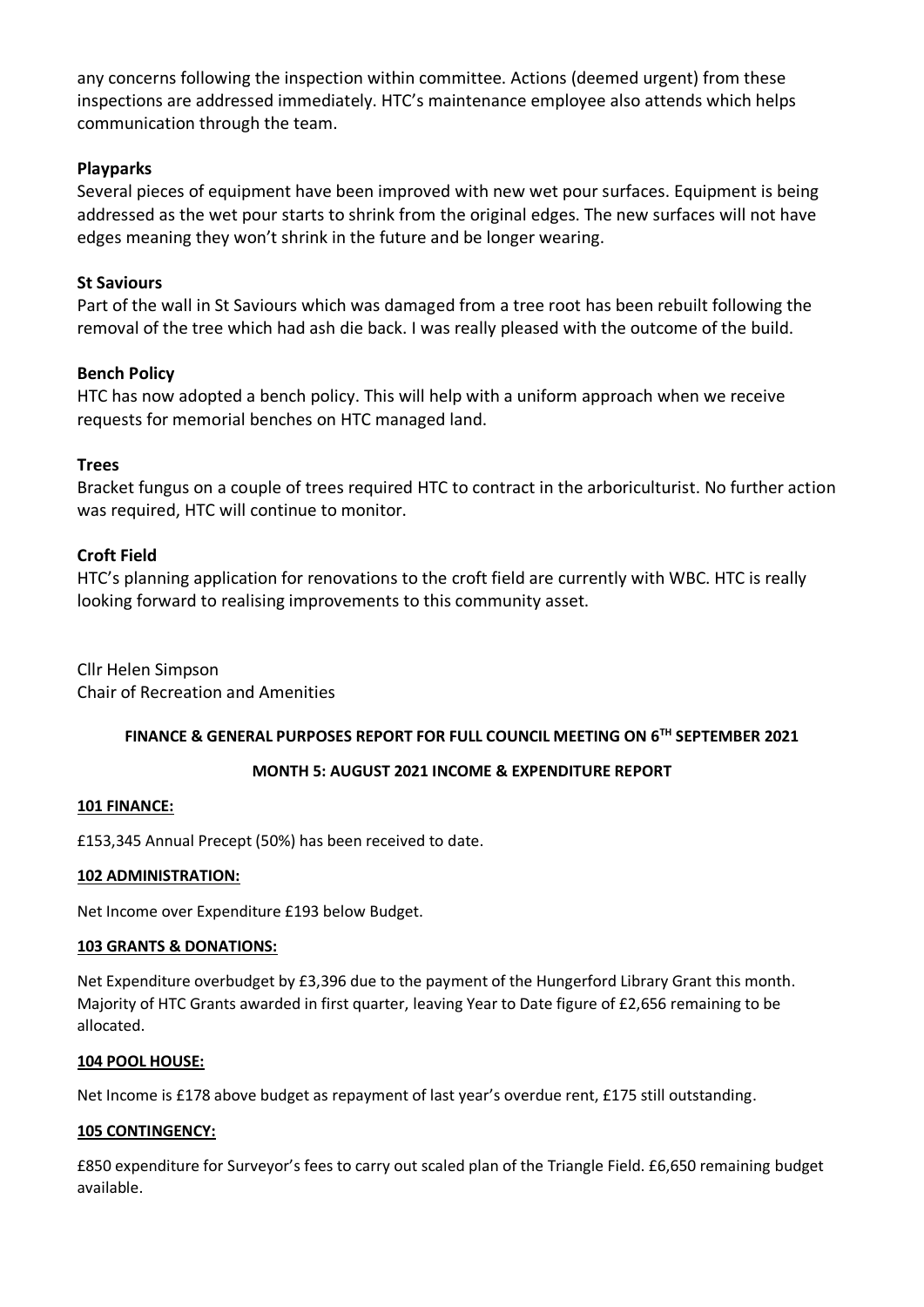#### **106 TOURISM SUPPORT BUDGET:**

No Expenditure this month.

#### **109 HUNGERFORD 2036 PROJECT:**

Net Expenditure £407 below budget.

#### **201 RECREATION & AMENITIES:**

Net Income over Expenditure £1,677 below Budget. We received an unbudgeted Member's Bid of £949.

#### **202 WAR MEMORIAL GROUND:**

Net Expenditure £55 above Budget.

#### **203 ST SAVIOURS:**

Net Income over Expenditure £1,147 below Budget. Burial Fee Income £47 below budget.

#### **204 CROFT FIELD:**

Net Income over Expenditure £135 below Budget. Income down by £234, 46.8%.

#### **205 LIBRARY MAINTENANCE COSTS:**

Net Expenditure £114 below budget.

#### **206 TRIANGLE FIELD:**

Net Income over Expenditure £188 above Budget. Business Rates of £630 paid, this will be the responsibility of HRFC when the new Lease has been signed.

#### **301 CHRISTMAS LIGHTS:**

Net Income over Expenditure £258 overbudget due to an Electricity Bill being paid this month.

#### **302 HIGHWAYS:**

Net Income over Expenditure £1,995 below Budget.

#### **303 CCTV:**

No Expenditure this month.

#### **304 TOURISM & ECONOMY:**

No Expenditure this month.

Monthly Income up by £1,054 and Expenditure down by £514 giving a Net Income over Expenditure positive variance of £1,568.

Claire Winser

Chair of F&GP

3 rd September 2021

#### **Hungerford Town Council**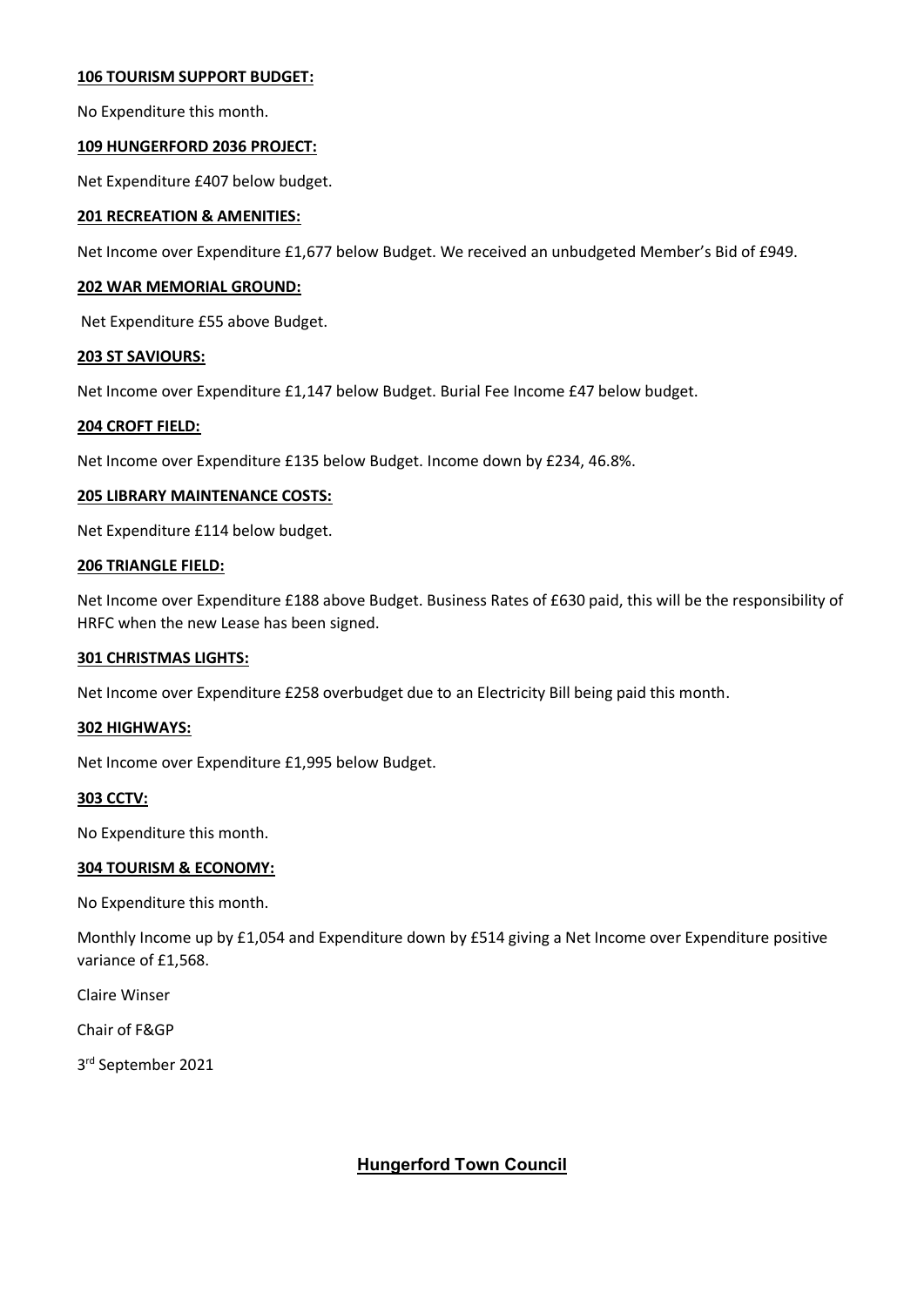**Public Report to:** Full Council meeting September 2021.

# **Agenda Item No** FC202100144

## **Current Activities**

Following the two initial public consultations about the 4 potential sites for new homes, further online consultation responses continue to be received. Even so only a small minority of residents (just over 2%) have taken the opportunity to comment on the potential housing sites.

The H2036 website includes all of the materials exhibited at the public sessions and has an interactive consultation response facility for each of the sites. The Hungerford 2036 Project Team strongly encourage all residents to view the online materials and contribute their insights on the sites being considered.

We are leaving the consultation open until the end of September 2021 and will be holding further public events to encourage public engagement as follows:-

At the **Food & Artisan Market on Sunday 12th** - a H2036 stall to publicise the project overall and the current consultation plus an opportunity for questions of project team members.

On **Thursday 16th in the Croft Hall from 5pm to 8pm** - another chance to see the full site consultation exhibition materials with ample opportunities for questions and discussion with the team members.

On **Saturday 18th in the Croft Hall from 10:30 to 1pm** details as for the 16th.

The H2036 Team would also welcome suggestions for groups and locations which would be suitable and worthwhile for further physical sessions before the end of September. The Team ask that all councilors use whatever local contacts they have to encourage as many residents as possible to review the potential housing sites and provide any comments and insights through the website.

**West Berkshire Council** recently announced that due to NPPF changes their planned Local Plan schedule is being delayed. H2036 will need to consider the implications of this for our anticipated project end date.

**Signed:** John Downe, Joint Chair H2036, 2/9/2021

FC202100149 CCTV

# **Hungerford Town Council**

**Report to:** 5<sup>th</sup> July Full Council and to H&T July 2021and Sept FC

**Agenda Item No FC202100149/FC202100123/HT20210060** Consider CCTV additional coverage

**Background** Some gaps in coverage have been identified in the middle of the high street and outside the library and public toilets. Our current system allows up to 16 channels and we have used 13 of these. A Panovu camera (360 degree) requires 4 channels.

**Objective** Consider quotations provided by our current CCTV provider Smart. These cameras would link up to our existing system and images would be available in the office.

**Reference to Action Plan** Aim - Improve safety and help reduce crime by increasing conviction rates. Install extra cameras at entrance/exit points to town (high priority)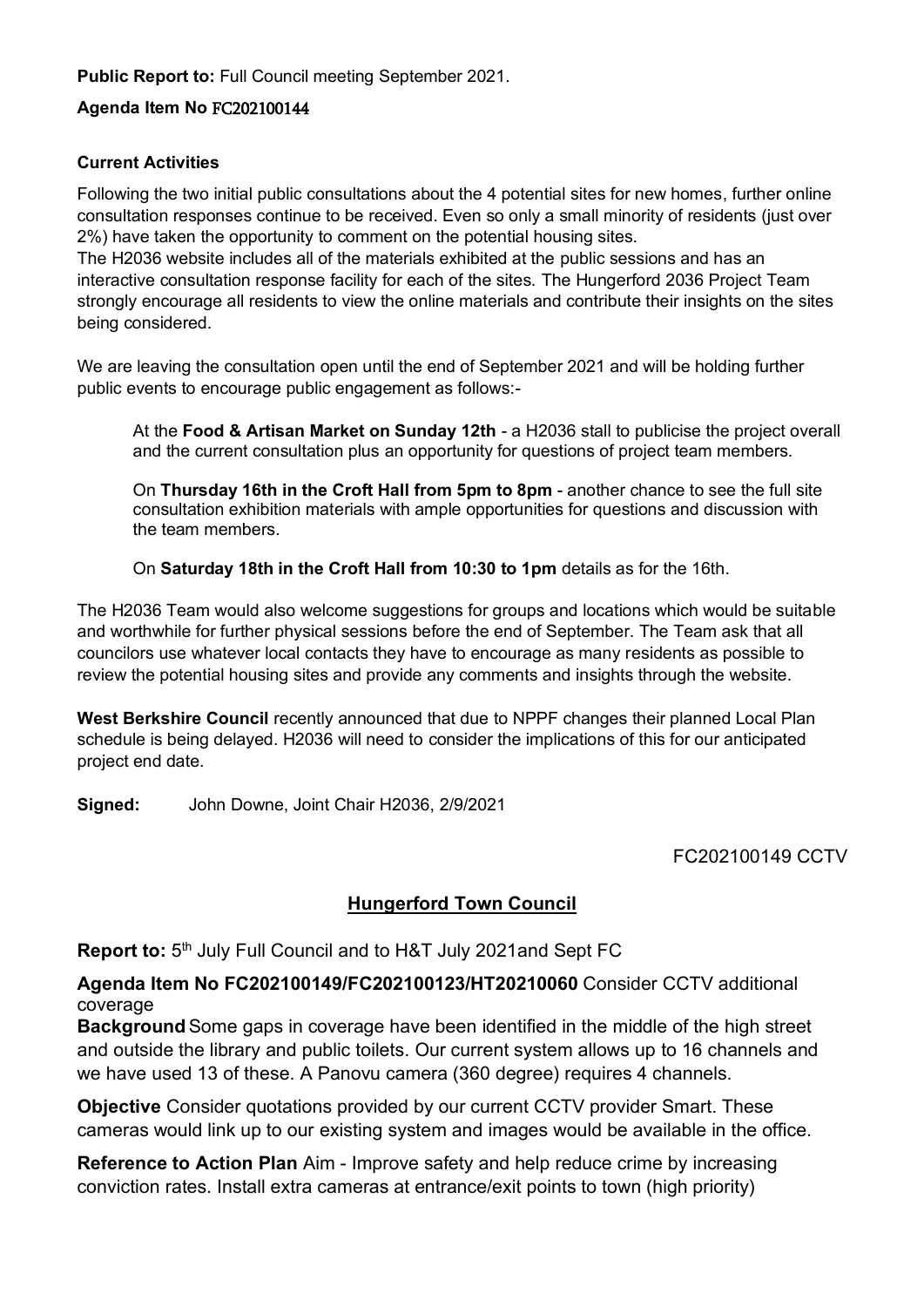# **Options (including quotations)**

- **a)** The current cameras in Church St face up and down the street as requested by the Police. The public toilets and the entrance to the library are not captured. We have had quite a few instances of vandalism of the toilets in past years and again recently. **Install 2 fixed turret cameras. One opposite the library and one on the exterior wall of the library**. **Cost £1518.46**
- b) Rectify gaps in coverage along high street by installing a 360-degree camera opposite the junction to Park Street on Lamppost 13. **(See visual)**. Wireless link to be installed on lamppost outside Costa and other wireless links to be moved there from lamppost outside Martin and the Magpie to avoid tree and provided unhindered wireless link. Upgrade to CCTV system would be needed to provide more channels. **Cost for installation of Panovu 360-degree camera £3511.59**
- c) Cost to upgrade system, includes 8TB hard drive to allow extended recording, **to 32 channels £1268.61 (minimum required if option b is agreed)**

# *or to 64 channels £1658.61 to future proof*

NOTE: CCTV at Croft Field on hold due to planned renovations and Triangle Field due to o/s lease

**Available budget (£s) including cost centre** £1888 in Ear Marked Reserves, CIL money or Contingency budget available

**Health & Safety and Legal implications** Privacy impact Assessment in place and process for applying to view cctv available on website.



**Recommendation(s)** The best option, based on the above information **Signed: Town Clerk 28th June 2021** 

FC202100150 Croft Field Impr

# **Hungerford Town Council**

Public Report to: 6<sup>th</sup> Sept Full Council 2021

**Agenda Item FC202100150**: Receive update on progress with Croft Field improvement project

**Background**Kennet Design were appointed to draw up plans and building regs.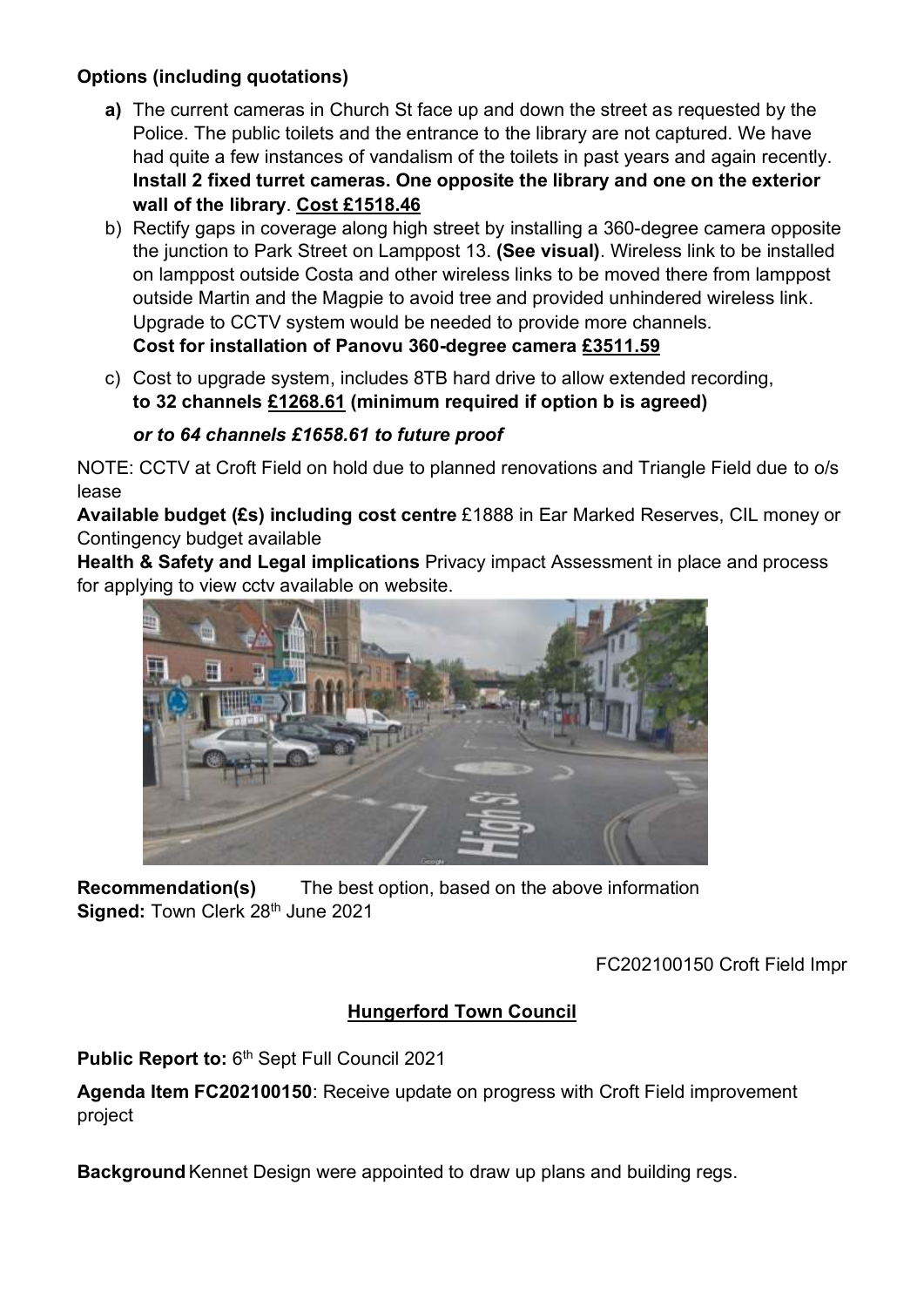**Update:** We are now in receipt of detailed drawings on which building contractors could base their quotations which will help get as accurate a quote as possible.

WBC planning department has everything they need to consider our application. The target deadline for a decision on planning is 22<sup>nd</sup> October. Kennet Design do not anticipate any problems and hope to get a verbal indication in advance of this date. If a site meeting is required, it is likely only to be an outside visit.

Kennet Design are unable to attend FC tonight but are free for F&GP on 15<sup>th</sup> Sept and have noted their diary. They will be happy to answer any questions then.

The first two points of issued raised (see below) he advised are straight forward regarding the insulation and the need to remove the tarmac is an observation that will need to happen. He has introduced an internal step into reception room 2 which if an issue he can rethink.

# **Options recommended:**

- 1. Instruct architect to pursue his list of recommended building contractors for quotations whilst we await the planning permission.
- 2. Respond to issues raised below (suggest run through at F&GP)
- On the infill, the plans show a cavity wall construction but, in the section, we're suggesting an alternative infill construction that might be the better option although I dislike solid wall construction - this suggestion involves insulating internally to achieve u-value so some floor area would be lost; if we only insulate the new bits, we'll create temperature deviations that may cause condensation issues. We can discuss this further with the preferred contractor.
- Assuming we want to insulate along the pitch of the roof, eaves/ridge ventilation will be needed, unless we want to replace the existing roof membrane with a breathable one which might sound mad but when you think of the work needed to retro-fit eaves/ridge ventilation to the cavity above the insulation, it might be the better option.
- There are 2no high level wall vents to the external gable which will need to be investigated; I can't see them registering on the inside.
- We've assumed the tarmac finish is to be removed and replaced with a proper insulated ground bearing slab.
- Now we've scrutinised this more technically, the planning drawings didn't really show the lower floor area to Reception 2 so there's quite a bit of building up to do to achieve the new floor levels - see hatched area on 1:50 plans - for this reason we've included a long section to explain to the Contractor what's occurring - it's not as simple as 2no corridor ramps and note the step into the kitchen.
- There's also a change in the eaves detail (ventilated to not ventilated between the entrance and Reception 2) that wasn't picked up which I have addressed as it relates to the rainwater outlets/staggered gutters. One to work out on site in many ways.
- Larch cladding shown 150mm minimum above higher ground level.
- Do you want to keep the external tap and drain?
- Previously, there were 2wc/2 showers/2whb discharging to the drain but this has doubled under the proposal (5wc/3 showers/2whb). We've indicated it all running into existing but it might not be able to take it. This will have to be further assessed on site by the contractor.

**Timetable:** Kennet Design advised most builders are booked up to the end of 2021. Availability is likely to be 3 to 6 months. Indication for the length of phase 1 is 12 weeks however this will vary per contractor.

**Impact on bookings:** This may lead to a spring start which would impact bookings whilst the centre is busiest. We will need to consider when to stop taking bookings.

**Available budget (£s) including cost centre –** Kennet Design will be obtaining quotes for the 3 different phases.

Phase 1 – showers/ramps/accessibility/store room and alterations to main hall.

Phase 2 – Kitchen/north room